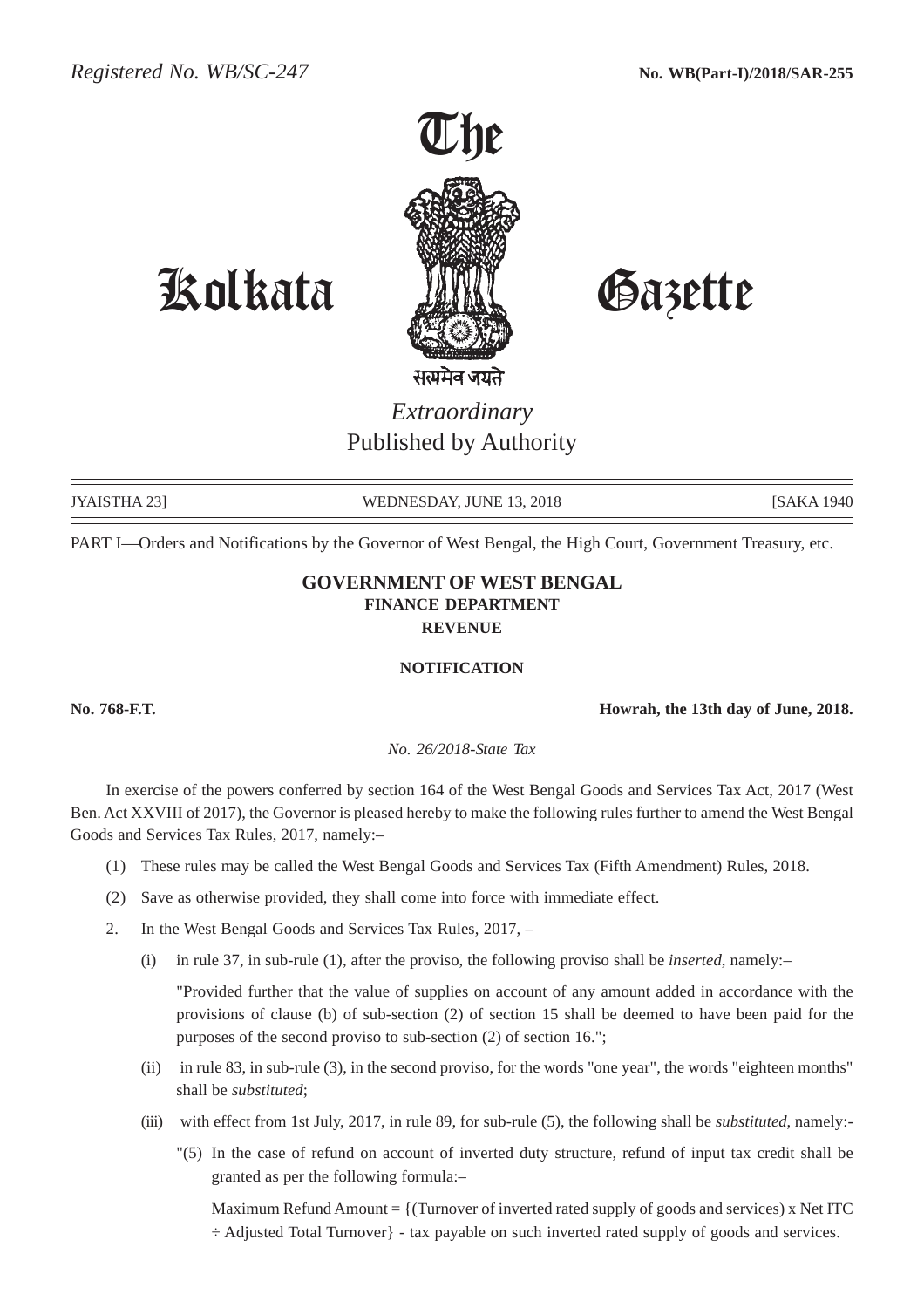*Explanation*:– For the purposes of this sub-rule, the expressions –

- (a) Net ITC shall mean input tax credit availed on inputs during the relevant period other than the input tax credit availed for which refund is claimed under sub-rules (4A) or (4B) or both; and
- (b) Adjusted Total turnover shall have the same meaning as assigned to it in sub-rule (4)."
- (iv) with effect from 1st July, 2017, in rule 95, in sub-rule (3), for clause (a), the following shall be *substituted*, namely:–
	- "(a) the inward supplies of goods or services or both were received from a registered person against a tax invoice;";
- (v) in rule 97, in sub-rule (1), after the proviso, the following proviso shall be *inserted*, namely:–

"Provided further that an amount equivalent to fifty per cent. of the amount of cess determined under sub-section (5) of section 54 read with section 11 of the Goods and Services Tax (Compensation to States) Act, 2017 (15 of 2017), shall be deposited in the Fund.";

- (vi) in rule 133, for sub-rule (3), the following shall be *substituted*, namely:–
	- "(3) Where the Authority determines that a registered person has not passed on the benefit of the reduction in the rate of tax on the supply of goods or services or the benefit of input tax credit to the recipient by way of commensurate reduction in prices, the Authority may order–
		- (a) reduction in prices;
		- (b) return to the recipient, an amount equivalent to the amount not passed on by way of commensurate reduction in prices along with interest at the rate of eighteen percent. from the date of collection of the higher amount till the date of the return of such amount or recovery of the amount including interest not returned, as the case may be;
		- (c) the deposit of an amount equivalent to fifty per cent. of the amount determined under the above clause in the Fund constituted under section 57 and the remaining fifty per cent. of the amount in the Fund constituted under section 57 of the Central Goods and Services Tax Act, 2017, where the eligible person does not claim return of the amount or is not identifiable;
		- (d) imposition of penalty as specified under the Act; and
		- (e) cancellation of registration under the Act.'';
- (vii) in rule 138, in sub-rule (14), after clause (n), the following clause shall be *inserted*, namely:–
	- "(o) where empty cylinders for packing of liquefied petroleum gas are being moved for reasons other than supply.";
- (viii) in **FORM GSTR-4**, in the Instructions, for Sl. No. 10, the following shall be *substituted*, namely:–
	- "10. For the tax periods July, 2017 to September, 2017, October, 2017 to December, 2017, January, 2018 to March, 2018 and April, 2018 to June, 2018, serial 4A of Table 4 shall not be furnished.";
- (ix) with effect from 1st July, 2017, in **FORM GST PCT-01**, in **PART B,**
	- (a) against Sl. No. 4, after entry (10), the following shall be *inserted*, namely:–

"(11) Sales Tax practitioner under existing law for a period of not less than five years

(12) tax return preparer under existing law for a period of not less than five years";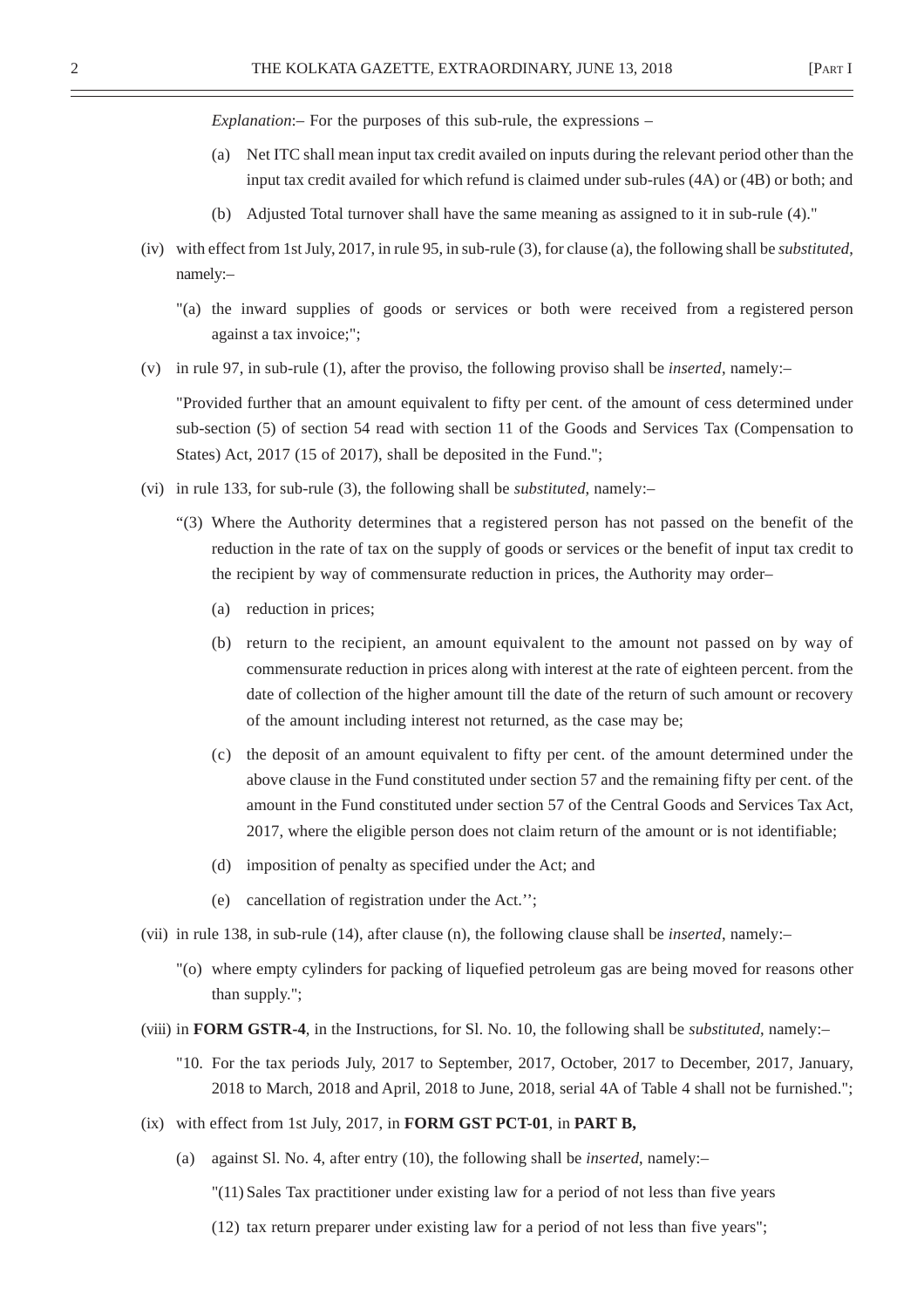(b) after the "**Consent**", the following shall be *inserted*, namely:–

#### **"Declaration**

*I hereby declare that:*

- *(i) I am a citizen of India;*
- *(ii) I am a person of sound mind;*
- *(iii) I have not been adjudicated as an insolvent; and*
- *(iv) I have not been convicted by a competent court*.";

#### (x) in **FORM GST RFD-01**, in **Annexure-1,**

(a) for **Statement 1A**, the following Statement shall be *substituted*, namely:–

## **"Statement 1A [see rule 89(2)(h)]**

Refund Type: ITC accumulated due to inverted tax structure [clause (ii) of first proviso to section 54(3)]

| S1.<br>No. |              |     | Details of invoices of | inward supplies received | Tax paid on inward<br>supplies |         |                | Details of invoices<br>of outward supplies |      |         | Tax paid on outward<br>supplies |     |              |
|------------|--------------|-----|------------------------|--------------------------|--------------------------------|---------|----------------|--------------------------------------------|------|---------|---------------------------------|-----|--------------|
|            |              |     |                        |                          |                                |         | issued         |                                            |      |         |                                 |     |              |
|            | <b>GSTIN</b> | No. | Date                   | Taxable                  | Integrated                     | Central | <b>State</b>   | No.                                        | Date | Taxable | Integrated Central              |     | <b>State</b> |
|            | of the       |     |                        | Value                    | Tax                            | Tax     | Tax $\sqrt{ }$ |                                            |      | Value   | <b>Tax</b>                      | Tax | Tax $/$      |
|            | supplier     |     |                        |                          |                                |         | Union          |                                            |      |         |                                 |     | Union        |
|            | No.          |     |                        |                          |                                |         | territory      |                                            |      |         |                                 |     | territory    |
|            |              |     |                        |                          |                                |         | Tax            |                                            |      |         |                                 |     | Tax          |
|            | 2            | 3   | $\overline{4}$         | 5                        | 6                              | 7       | 8              | 9                                          | 10   | 11      | 12                              | 13  | 14           |
|            |              |     |                        |                          |                                |         |                |                                            |      |         |                                 |     | ".           |

(b) for **Statement 5B**, the following Statement shall be *substituted*, namely:–

#### **"Statement 5B**

[see rule 89(2)(g)]

#### Refund Type: On account of deemed exports

(Amount in Rs)

| S1<br>No. |                          |     |           | Details of invoices of outward supplies<br>in case refund is claimed by<br>supplier/Details of invoices of inward |                       | Tax paid       |                                    |      |
|-----------|--------------------------|-----|-----------|-------------------------------------------------------------------------------------------------------------------|-----------------------|----------------|------------------------------------|------|
|           |                          |     | recipient | supplies in case refund is claimed by                                                                             |                       |                |                                    |      |
|           | GSTIN of<br>the supplier | No. | Date      | Taxable Value                                                                                                     | <b>Integrated Tax</b> | Central<br>Tax | State Tax / Union<br>Territory Tax | Cess |
|           | 2                        | 3   | 4         | 5                                                                                                                 | 6                     |                | 8                                  | 9    |
|           |                          |     |           |                                                                                                                   |                       |                |                                    | ."   |

(xi) in **FORM GST RFD-01A**, in **Annexure-1,**

(a) for **Statement 1A**, the following Statement shall be *substituted*, namely:–